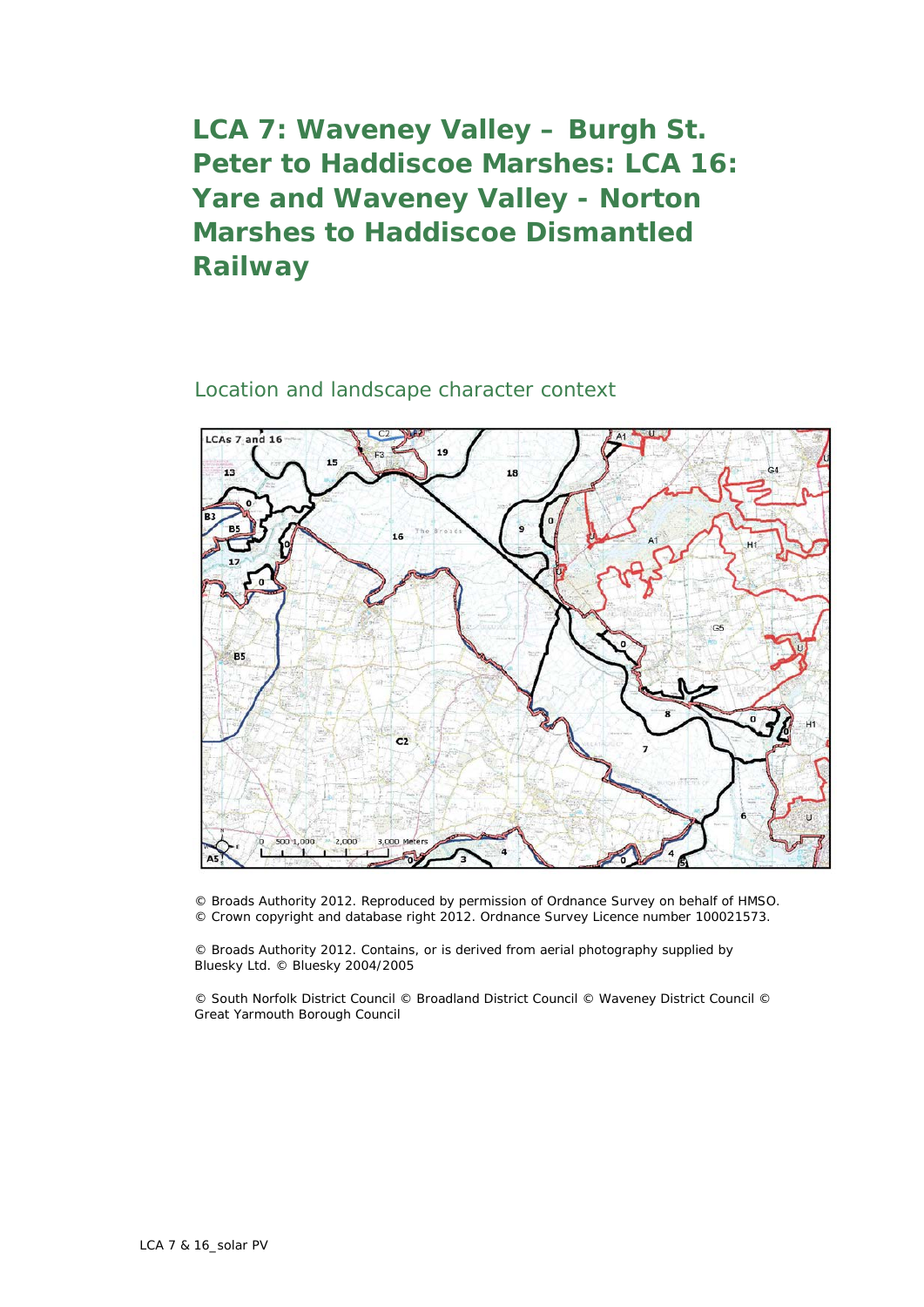## *Landscape Sensitivity Assessment for Solar PV Development*

| <b>Criteria</b>                                     | Lower sensitivity                                                                                                                                                                                                                                                                                                                                                                                                                                                                                                                                                                                                                                                                                                                                                                                                                                                                                                                                                |  |  |  | <b>Higher sensitivity</b> |  |  |
|-----------------------------------------------------|------------------------------------------------------------------------------------------------------------------------------------------------------------------------------------------------------------------------------------------------------------------------------------------------------------------------------------------------------------------------------------------------------------------------------------------------------------------------------------------------------------------------------------------------------------------------------------------------------------------------------------------------------------------------------------------------------------------------------------------------------------------------------------------------------------------------------------------------------------------------------------------------------------------------------------------------------------------|--|--|--|---------------------------|--|--|
|                                                     |                                                                                                                                                                                                                                                                                                                                                                                                                                                                                                                                                                                                                                                                                                                                                                                                                                                                                                                                                                  |  |  |  |                           |  |  |
| 1.Scenic and<br>special qualities                   | The character areas in this grouping are representative of the Broads<br>special qualities which would be sensitive to solar PV. For example, both<br>areas are defined by a wide, open landscape of big skies. This and the<br>associated sense of space would potentially be affected by the introduction<br>of solar PV development. There are however areas which reduce sensitivity<br>where visual clutter is already apparent (pylons at Thurlton Marshes). Both<br>areas have a sense of tranquillity, which solar PV would affect through<br>development footprint, land take and introduction of additional man-made<br>elements resulting in further visual intrusion. The potential perceptual<br>impacts on recreational users of the river also indicate a degree of<br>sensitivity due to the interest users have in their landscape. As a result the<br>character areas have a high sensitivity to solar PV with regard to special<br>qualities. |  |  |  |                           |  |  |
|                                                     |                                                                                                                                                                                                                                                                                                                                                                                                                                                                                                                                                                                                                                                                                                                                                                                                                                                                                                                                                                  |  |  |  |                           |  |  |
| 2.Sense of<br>openness /<br>enclosure               | The open visual character created by the marshland landscapes would be<br>highly sensitive to solar PV in view of the potential for visual intrusion of<br>such structures and impacts on sense of space which would be sensitive to<br>solar PV. The large scale field pattern where areas of extensive field<br>boundary removal has taken place (e.g. surrounding the New Cut) indicate<br>a lower sensitivity. However, without any visual filtering being provided by<br>vegetation, development in these areas would be highly apparent, and as<br>such these marshes are sensitive to solar PV. As a result of the above,<br>these areas are considered to have a high sensitivity to solar PV<br>development.                                                                                                                                                                                                                                            |  |  |  |                           |  |  |
|                                                     |                                                                                                                                                                                                                                                                                                                                                                                                                                                                                                                                                                                                                                                                                                                                                                                                                                                                                                                                                                  |  |  |  |                           |  |  |
| 3. Landscape and<br>land cover<br>pattern and scale | Both character areas for the most part have a simple character, particularly<br>in area 7, where the presence of open marshland provides little variation in<br>land cover or pattern. There is however some variation on the southern<br>edges of the area where the wooded valley edges provide greater visual<br>interest and as such create a more sensitive landscape to solar PV in terms<br>of pattern. Overall the areas have a moderate sensitivity to solar PV<br>development due to the potential of development footprint to change the<br>cohesiveness of the curvilinear dyke pattern found within area 16, although<br>the simple character of both areas reduces sensitivity in terms of land cover<br>and pattern.                                                                                                                                                                                                                              |  |  |  |                           |  |  |
|                                                     |                                                                                                                                                                                                                                                                                                                                                                                                                                                                                                                                                                                                                                                                                                                                                                                                                                                                                                                                                                  |  |  |  |                           |  |  |
| 4. Perception and<br>experience of the<br>landscape | The tranquil character created in these areas by expansive, open and<br>predominantly undeveloped marshland would be highly sensitive to solar<br>PV, due to the perceptual change such structures would introduce.<br>Localised intrusions such as the Cantley Factory complex and pylons on<br>Thurlton Marshes reduce sensitivity although the area as a whole is judged<br>to have a moderate-high sensitivity.                                                                                                                                                                                                                                                                                                                                                                                                                                                                                                                                              |  |  |  |                           |  |  |
| 5. Historic<br>landscape<br>character               |                                                                                                                                                                                                                                                                                                                                                                                                                                                                                                                                                                                                                                                                                                                                                                                                                                                                                                                                                                  |  |  |  |                           |  |  |
|                                                     | The small scale 17 <sup>th</sup> century enclosures created by the network of<br>curvilinear dykes within area 7 would be sensitive to solar PV developments<br>due to the potential effect on the coherence of this historic landscape<br>pattern. However there are large areas where the historic pattern has been<br>eroded and this reduces sensitivity. Area 16 possesses some notable<br>historic features which are visually prominent and whose visual and cultural<br>setting would be sensitive to introduction of further development such as                                                                                                                                                                                                                                                                                                                                                                                                        |  |  |  |                           |  |  |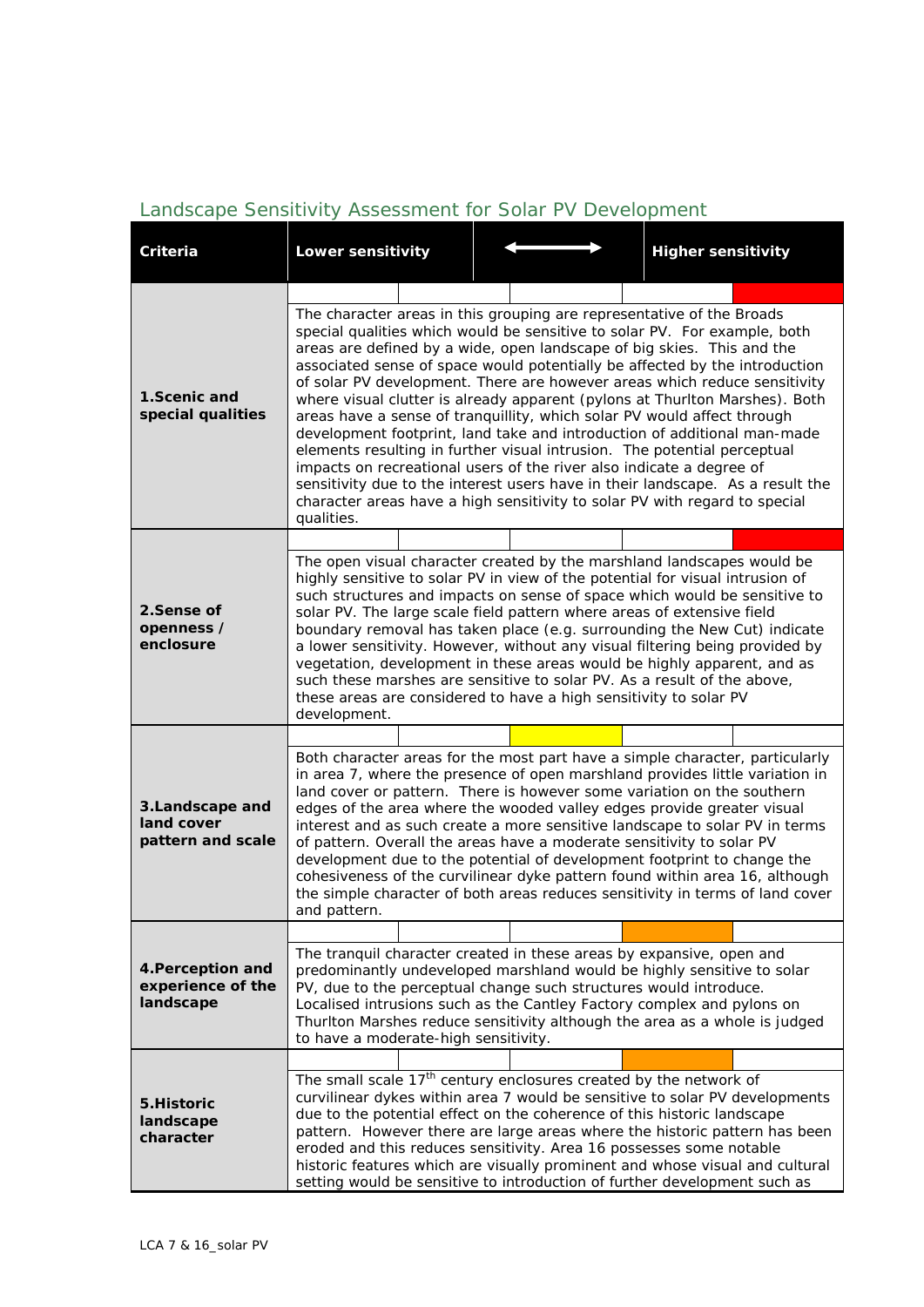| The areas of open marshland character and the level of intervisibility with<br>areas within the Broads (6, 8 and 16) and those in adjacent districts (areas<br>A1, G4 and G5 in Waveney District and area C2 in South Norfolk District)<br>would indicate a higher sensitivity to solar PV development. Although views<br>towards adjacent areas are often contained by wooded ridges (i.e. north<br>and south of area 7 and to the east of area 16) these adjacent areas<br>influence the character of the Broads and this degree of intervisibility<br>indicates a higher sensitivity to solar PV development. The areas have an<br>overall high sensitivity as a result of the degree of intervisibility, distant<br>views and the potential of adjacent character areas to influence the visual                                                                                                                                                                                         |  |  |  |  |  |
|---------------------------------------------------------------------------------------------------------------------------------------------------------------------------------------------------------------------------------------------------------------------------------------------------------------------------------------------------------------------------------------------------------------------------------------------------------------------------------------------------------------------------------------------------------------------------------------------------------------------------------------------------------------------------------------------------------------------------------------------------------------------------------------------------------------------------------------------------------------------------------------------------------------------------------------------------------------------------------------------|--|--|--|--|--|
|                                                                                                                                                                                                                                                                                                                                                                                                                                                                                                                                                                                                                                                                                                                                                                                                                                                                                                                                                                                             |  |  |  |  |  |
|                                                                                                                                                                                                                                                                                                                                                                                                                                                                                                                                                                                                                                                                                                                                                                                                                                                                                                                                                                                             |  |  |  |  |  |
|                                                                                                                                                                                                                                                                                                                                                                                                                                                                                                                                                                                                                                                                                                                                                                                                                                                                                                                                                                                             |  |  |  |  |  |
| Overall landscape sensitivity of this area grouping to solar PV development<br>is high. This is due to the representation of special qualities sensitive to<br>solar PV in these areas, specifically the sense of tranquillity, wide open<br>landscape, sense of space and big skies which characterise many parts of<br>the areas. Other important characteristics of these landscapes which<br>contribute to this sensitivity rating in relation to solar PV, are the open<br>visual character of the marshland landscapes in these areas, and associated<br>intervisibility with adjacent landscapes, including with those in adjacent<br>local authorities beyond the Executive Area. Also important in relation to<br>this sensitivity judgement are the historic landscape pattern, such as small<br>scale curvilinear dykes, and prominent historic assets such as wind pumps<br>at Herringfleet, the church tower at St Peter's Staithe and steam engine<br>house at Burgh Marshes. |  |  |  |  |  |
| Land outside the Executive Area                                                                                                                                                                                                                                                                                                                                                                                                                                                                                                                                                                                                                                                                                                                                                                                                                                                                                                                                                             |  |  |  |  |  |
| Roof mounted requiring<br>$M-H$                                                                                                                                                                                                                                                                                                                                                                                                                                                                                                                                                                                                                                                                                                                                                                                                                                                                                                                                                             |  |  |  |  |  |
| н                                                                                                                                                                                                                                                                                                                                                                                                                                                                                                                                                                                                                                                                                                                                                                                                                                                                                                                                                                                           |  |  |  |  |  |
| $M-H$                                                                                                                                                                                                                                                                                                                                                                                                                                                                                                                                                                                                                                                                                                                                                                                                                                                                                                                                                                                       |  |  |  |  |  |
| Field mounted: Medium - 1<br>н                                                                                                                                                                                                                                                                                                                                                                                                                                                                                                                                                                                                                                                                                                                                                                                                                                                                                                                                                              |  |  |  |  |  |
|                                                                                                                                                                                                                                                                                                                                                                                                                                                                                                                                                                                                                                                                                                                                                                                                                                                                                                                                                                                             |  |  |  |  |  |
| Roof mounted and field mounted solar PV of all sizes in the typology would<br>Sensitivity to<br>have the potential to exacerbate impacts on perceptual characteristics of<br>different sizes of<br>these areas and associated special qualities such as sense of space and<br>tranquillity, and in terms of views and intervisibility across these<br>development<br>landscapes. Therefore landscape sensitivity of these character areas to all<br>solar PV typologies is high.<br>Landscapes outside the Executive Area<br>Relevant character areas and sensitivities:<br>South Norfolk -<br>C2 Thurlton Tributary Farmland with Parkland: Views open out to the<br>Broads where land rises up from the low lying Waveney Valley.<br>Great Yarmouth and Waveney -<br>G4: Hobland Settled Farmland: Site work confirmed that the escarpment at<br>Burgh Castle is a prominent ridge which provides views out into the Broads.                                                              |  |  |  |  |  |
| Roof mounted $-$ < 1 hectare<br>Field mounted: Small - $<$ 1                                                                                                                                                                                                                                                                                                                                                                                                                                                                                                                                                                                                                                                                                                                                                                                                                                                                                                                                |  |  |  |  |  |